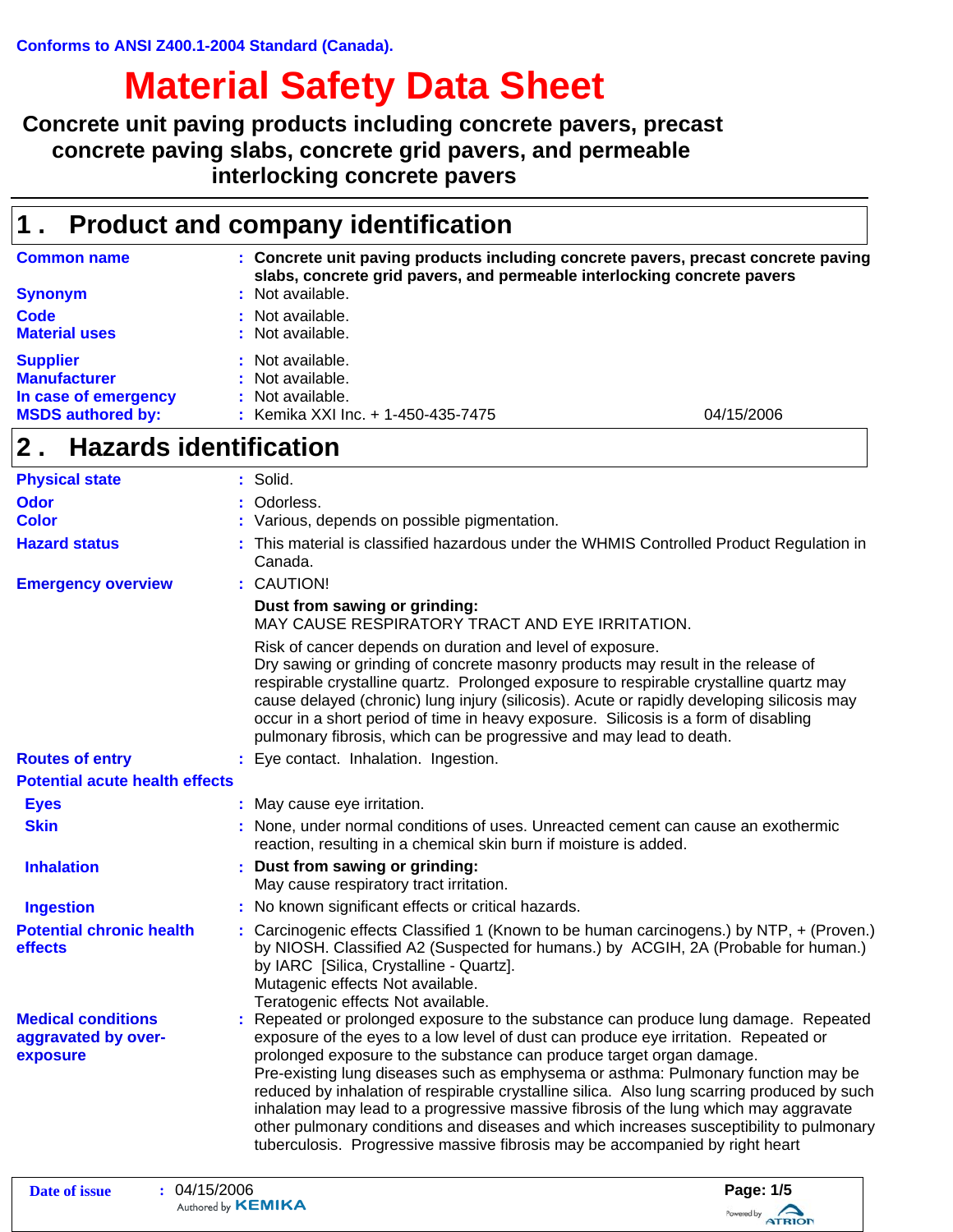**Concrete unit paving products including concrete pavers, precast concrete paving slabs, concrete grid pavers, and permeable interlocking concrete pavers**

> enlargement, heart failure, and pulmonary failure. Smoking aggravates the effects of exposure.

**See toxicological information (section 11)**

| 3                            | <b>Composition/information on ingredients</b>                                                  |                   |            |
|------------------------------|------------------------------------------------------------------------------------------------|-------------------|------------|
|                              | <b>Canada</b>                                                                                  |                   |            |
| <b>Name</b>                  |                                                                                                | <b>CAS number</b> | %          |
| Silica, Crystalline - Quartz |                                                                                                | 14808-60-7        | $70 - 100$ |
| 4. First aid measures        |                                                                                                |                   |            |
| <b>Eye contact</b>           | : In case of contact, immediately flush eyes with plenty of water for at least 20 minutes. Get |                   |            |

|                     | medical attention if irritation develops.                                                                   |
|---------------------|-------------------------------------------------------------------------------------------------------------|
| <b>Skin contact</b> | : Wash with soap and water. Get medical attention if symptoms occur.                                        |
| <b>Inhalation</b>   | : If inhaled, remove to fresh air. If not breathing, give artificial respiration. Get medical<br>attention. |
| <b>Ingestion</b>    | : Do not induce vomiting. Never give anything by mouth to an unconscious person. Get                        |

medical attention if symptoms occur.

## **Fire-fighting measures 5 .**

## **Extinguishing media**

| <b>Suitable</b>                                          | : Use an extinguishing agent suitable for the surrounding fire, since this material will not<br>burn. |
|----------------------------------------------------------|-------------------------------------------------------------------------------------------------------|
| <b>Not suitable</b>                                      | : None known.                                                                                         |
| <b>Special exposure hazards</b>                          | : No specific hazard.                                                                                 |
| <b>Special protective</b><br>equipment for fire-fighters | : Fire-fighters should wear appropriate protective equipment for surrounding fire.                    |

#### **Accidental release measures 6 .**

| <b>Personal precautions</b>                                                                                                                                                     | : Use suitable protective equipment.             |  |
|---------------------------------------------------------------------------------------------------------------------------------------------------------------------------------|--------------------------------------------------|--|
| <b>Environmental precautions</b>                                                                                                                                                | : See section 13 for waste disposal information. |  |
| : Avoid creating dusty conditions and prevent wind dispersal. Dispose of according to all<br><b>Methods for cleaning up</b><br>federal, state and local applicable regulations. |                                                  |  |

## **Handling and storage 7 .**

**Handling :**

: Wash thoroughly after handling.

## **Exposure controls/personal protection 8 .**

|  |  | <b>Product name</b> |  |
|--|--|---------------------|--|
|  |  |                     |  |

## **Canada**

**Exposure limits** 

## Silica, Crystalline - Quartz **ACGIH TLV (Canada, 1/2005).**

TWA:  $0.05 \text{ mg/m}^3$  8 hour(s). Form: Respirable fraction

National Institute for Occupational Safety and Health (NIOSH). Recommended standard maximum permissible concentration is 0.05 mg/m $3$  (respirable free silica) as determined by a full-shift sample up to a 10-hour work day, 40-hour work week. See NIOSH Criteria for a Recommended Standard Occupational Exposure to Crystalline Silica.

**Consult local authorities for acceptable exposure limits.**

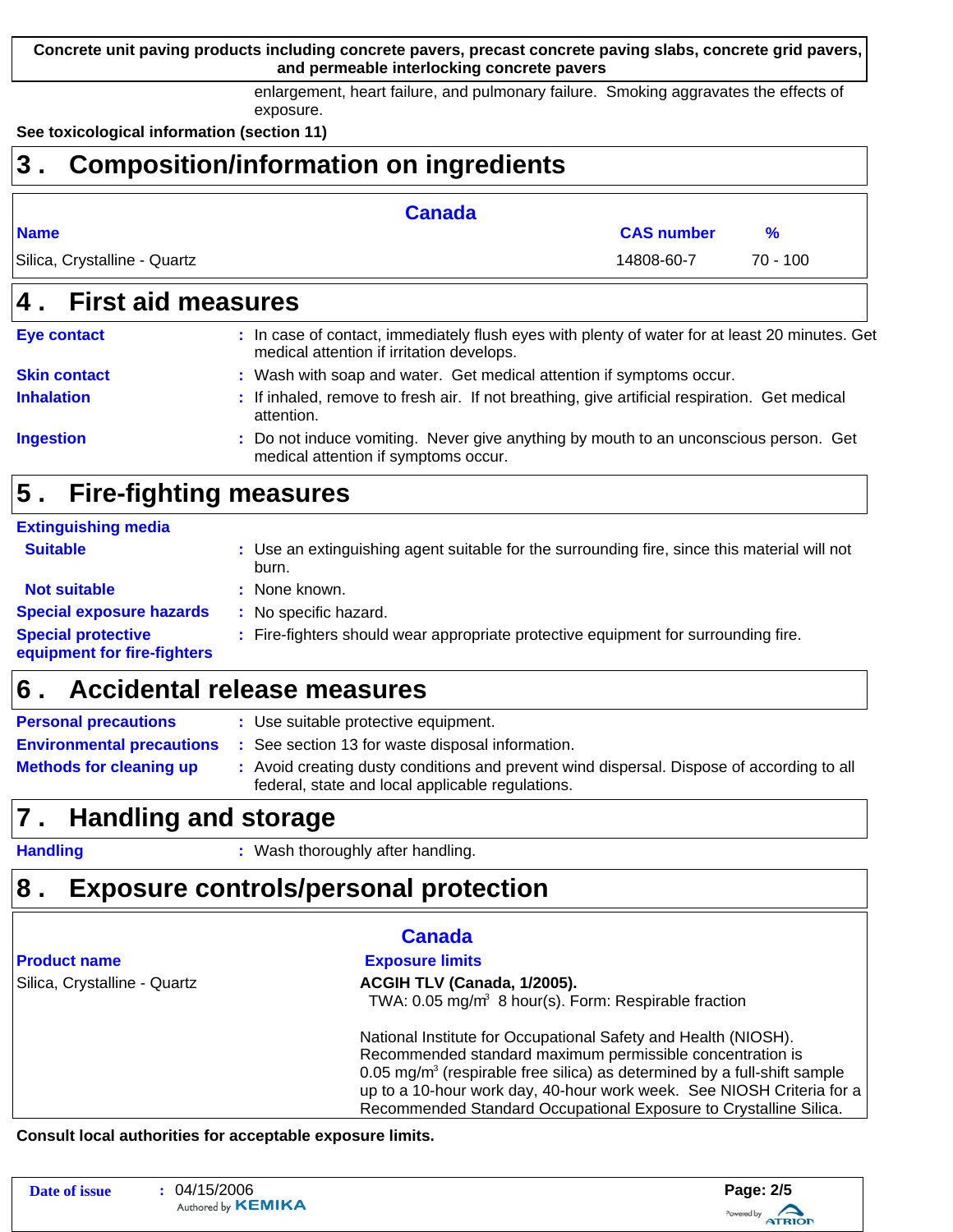| Concrete unit paving products including concrete pavers, precast concrete paving slabs, concrete grid pavers,<br>and permeable interlocking concrete pavers |                                                                                                                                                                                                                                                                                                                           |  |
|-------------------------------------------------------------------------------------------------------------------------------------------------------------|---------------------------------------------------------------------------------------------------------------------------------------------------------------------------------------------------------------------------------------------------------------------------------------------------------------------------|--|
| <b>Engineering measures</b>                                                                                                                                 | : Use only with adequate ventilation. If user operations generate dust or fumes, use<br>process enclosures, local exhaust ventilation or other engineering controls to keep worker<br>exposure to airborne contaminants below any recommended or statutory limits.                                                        |  |
| <b>Personal protection</b>                                                                                                                                  |                                                                                                                                                                                                                                                                                                                           |  |
| <b>Eyes</b>                                                                                                                                                 | : Safety glasses.                                                                                                                                                                                                                                                                                                         |  |
| <b>Skin</b>                                                                                                                                                 | : Overall.                                                                                                                                                                                                                                                                                                                |  |
| <b>Respiratory</b>                                                                                                                                          | If respiratory protection is required, follow the requirements of the Federal OSHA<br>Respiratory Protection Standard (29 CFR 1910.134), or equivalent State standard. CSA<br>standard for respirators is Z94.4-02 'selection, Use and Care of Respirators.<br>Recommended: Dust respirator./Disposable particulate mask. |  |
| <b>Hands</b>                                                                                                                                                | : Leather gloves.                                                                                                                                                                                                                                                                                                         |  |
| <b>HMIS Code/Personal</b><br>protective equipment                                                                                                           | : E                                                                                                                                                                                                                                                                                                                       |  |
| <b>Personal protection in case:</b> Not applicable.<br>of a large spill                                                                                     | Follow good industrial hygiene practice.                                                                                                                                                                                                                                                                                  |  |

## **Physical and chemical properties 9 .**

| <b>Physical state</b>    | : Solid.                                     |
|--------------------------|----------------------------------------------|
| <b>Color</b>             | : Various, depends on possible pigmentation. |
| <b>Odor</b>              | : Odorless.                                  |
| <b>Molecular weight</b>  | $: 60.09$ g/mole                             |
| <b>Molecular formula</b> | $\therefore$ SiO <sub>2</sub>                |
| <b>Density</b>           | : 2250-2450 kg/m <sup>3</sup> .              |
| <b>Solubility</b>        | : Insoluble in cold water, hot water.        |

# **Stability and reactivity 10 .**

| <b>Stability and reactivity</b>                                        | : The product is stable. |  |
|------------------------------------------------------------------------|--------------------------|--|
| <b>Incompatibility with various : None known.</b><br><b>substances</b> |                          |  |
| <b>Hazardous decomposition</b><br>products                             | : Not applicable.        |  |
| <b>Hazardous polymerization</b>                                        | : Will not occur.        |  |

# **11 . Toxicological information**

| <b>IDLH</b>          | : 50 mg/m <sup>3</sup>                                                                                                                                 |
|----------------------|--------------------------------------------------------------------------------------------------------------------------------------------------------|
| <b>Acute Effects</b> |                                                                                                                                                        |
| <b>Eyes</b>          | : May cause eye irritation.                                                                                                                            |
| <b>Skin</b>          | : None, under normal conditions of uses. Unreacted cement can cause an exothermic<br>reaction, resulting in a chemical skin burn if moisture is added. |
| <b>Inhalation</b>    | : Dust from sawing or grinding:<br>May cause respiratory tract irritation.                                                                             |
| <b>Ingestion</b>     | : No known significant effects or critical hazards.                                                                                                    |
|                      |                                                                                                                                                        |

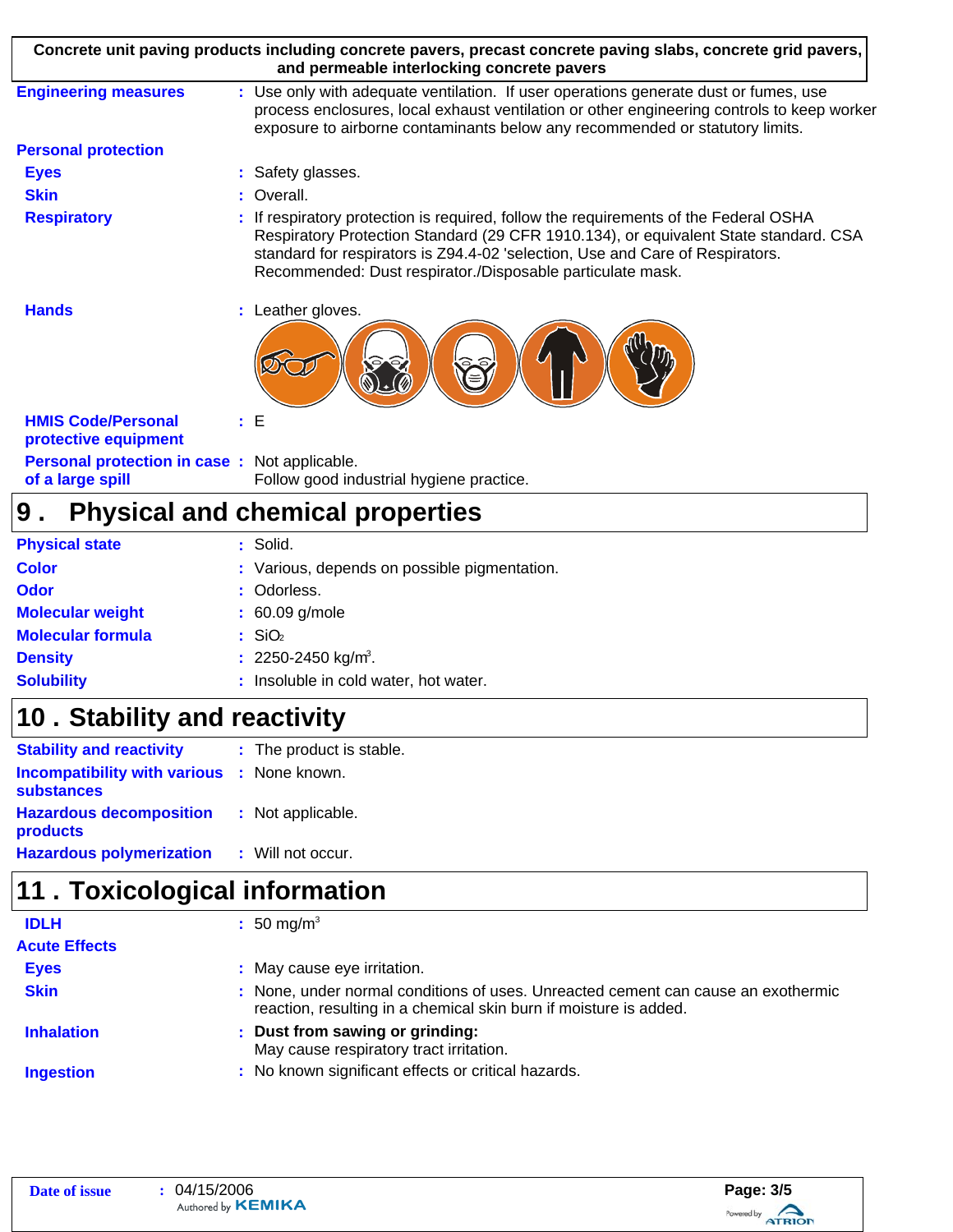|                                                   | Concrete unit paving products including concrete pavers, precast concrete paving slabs, concrete grid pavers,<br>and permeable interlocking concrete pavers                                                                                                                                          |
|---------------------------------------------------|------------------------------------------------------------------------------------------------------------------------------------------------------------------------------------------------------------------------------------------------------------------------------------------------------|
| <b>Potential chronic health</b><br><b>effects</b> | : Carcinogenic effects Classified 1 (Known to be human carcinogens.) by NTP, + (Proven.)<br>by NIOSH. Classified A2 (Suspected for humans.) by ACGIH, 2A (Probable for human.)<br>by IARC [Silica, Crystalline - Quartz].<br>Mutagenic effects Not available.<br>Teratogenic effects. Not available. |

## **Ecological information 12 .**

|                                                      | <b>Environmental precautions</b> : No known significant effects or critical hazards. |
|------------------------------------------------------|--------------------------------------------------------------------------------------|
| <b>Products of degradation</b>                       | : Some metallic oxides.                                                              |
| <b>Toxicity of the products of</b><br>biodegradation | : The product itself and its products of degradation are not toxic.                  |

# **13. Disposal considerations**

**Waste disposal**

Normal breakage may be picked up and discarded as common waste. Residue from dry **:** sawing and grinding operations should be disposed of in accordance with federal, state and local applicable regulations.

# **14 . Transport information**

**NAERG :** Not applicable.

**Regulatory information**

**UN/ IMDG/IATA/ TDG** : Not regulated.

# **Regulatory information 15 .**

## **Canada**

**WHMIS (Canada)**

**:** Not a WHMIS controlled material.



CEPA DSL: Concrete unit paving products including concrete pavers, precast concrete paving slabs, concrete grid pavers, and permeable interlocking concrete pavers

**This product has been classified in accordance with the hazard criteria of the Canadian CPR. This MSDS contains all the information required by the CPR.**

## **International lists :**

This product, (and its ingredients) is (are) listed on national inventories, or is (are) exempted from being listed, Australia (AICS), in Europe (EINECS/ELINCS), in Korea (TCCL), in Japan (METI), in the Philippines (RA6969).

# **Other information 16 .**

| <b>Hazardous Material</b>          | <b>HMIS RATING</b>         |               | <b>HAZARD RATINGS</b>                         |
|------------------------------------|----------------------------|---------------|-----------------------------------------------|
| <b>Information System (U.S.A.)</b> | <b>Health</b>              | $\star$<br>-1 | 4- Extreme                                    |
|                                    | <b>Fire hazard</b>         | 0             | 3- Serious<br>2- Moderate                     |
|                                    | <b>Physical Hazard</b>     | 0             | 1- Slight                                     |
|                                    | <b>Personal protection</b> | E             | 0- Minimal<br>See section 8 for more detailed |
|                                    |                            |               | information on personal protection.           |

Powered by **ATRION**